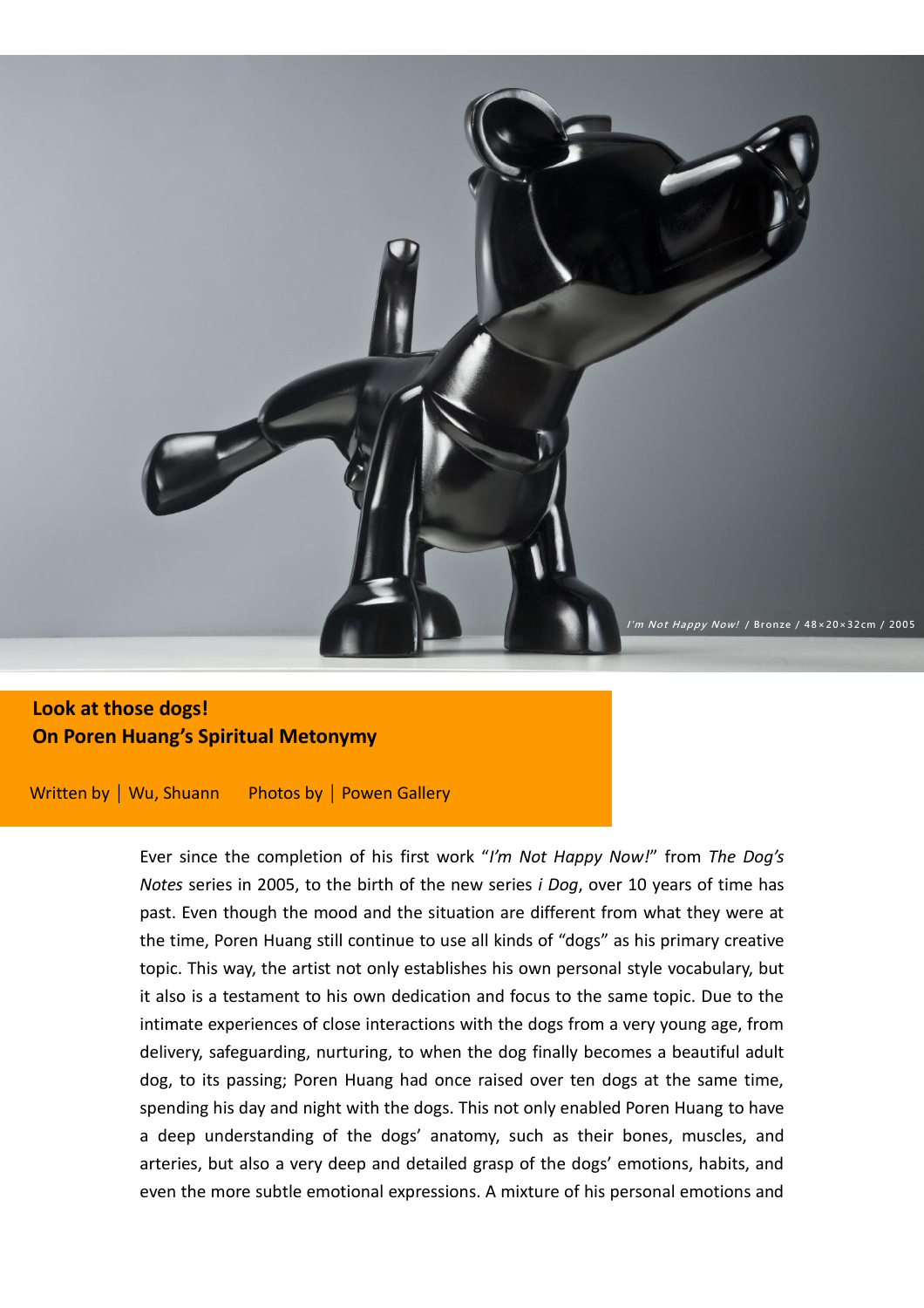

keen observations, Poren Huang's understanding and feelings for the dogs run very deep, so deep that he can create a whole series of sculptures based on dogs that lasts 10 years. At the same time, he combines the fable that comes with each artwork to become a series overview that is closely connected to the atmosphere in our era and society.

#### **Preface: Starting with the Form**

Even after being handled by the artist's skillful hands, most dogs still have to go through the retouching of cartoon aesthetics, and the individual details of the

dog, such as the mane, the eyes, the claws, and the tail are abandoned. The smooth block surface treatment pulls our line of sight away from the existing reality, and we enter into a direct exchange with the artist, the work, and the audience. At the same time, its lovely charm beckons us to keep moving towards it. Therefore, in addition to visual form, there is the touching (of course, one must be careful and wear gloves) and feeling of the coldness of the metal, the surface texture, and the shape that is full of flesh. As such, the artwork is not only the most heartwarming and real understanding of the moment, but also the best way to go through Poren Huang's creative process and the various details. The artwork is not only a symbol of expensive decorative taste for the home, but also a sacred domain for the soul.

Such cultivating style is not only cute and lovable on the one hand, but also it accurately reflects the truth and reality of the dogs. Whether it's actual or virtual, much like the interaction between people, there exists the intimacy, the appeal, the understanding and a variety of social reactions, which are even more pure, generous and straightforward than people today. Among them, the unique characteristics of the Taiwan dog of being alert, sensitive, loyal, honest, and determined have made artist to be repeatedly fascinated by the basic shape of the Taiwan dog. Even if the story that each artwork is trying to narrate is different, Poren Huang continues to use the shape of the Taiwan dog as his primary characterization subject. Regardless of the dog's personality and habits, they all have very precise and delicate qualities, like the finishing touches that bring out the particularity of each piece. While the artwork has already been stripped of its many details through the cartoon aesthetics process, by relying solely on the careful observation of the dogs and their performances, the artwork is able to play out the axiomatic emotions and renders power. Furthermore, when we openly observe Poren Huang's artwork, what we feel is not just any one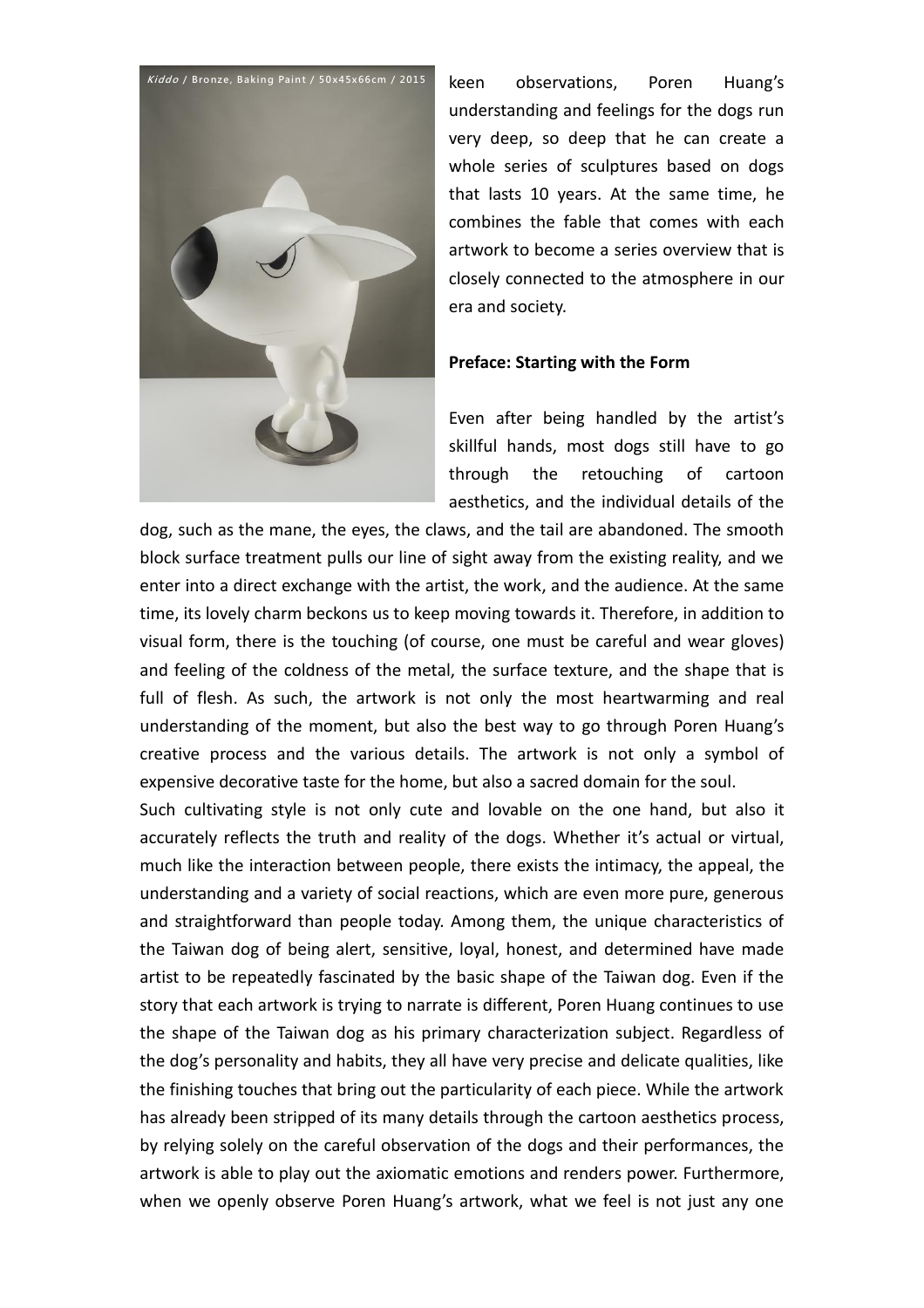particular dog, but a group of artworks that have been neutralized, which gone through the back and forth pondering and production by the artist, and were produced under a complicated process. Even though it has the outward appearance of the dog, in reality it often is hidden with the artist's own sense of sentiment,



humor, frankness, and naughtiness, as well as his deep experiences for art, life, society and humanity. Perhaps it is because of this, an aesthetics dimension about dogs is quietly spreading, making the artwork stands out from the others, becoming the object of beauty for people.

#### **From Caninity to Humanity**

Truthfully speaking, for Poren Huang, creation has never been just about artwork production, but rather the narration of a story or context that are closely related to his own thinking and doing. Born from a family of woodcarvers, he was highly interested in art from a young age; but Poren Huang's family objected to his decision to become an artist. It wasn't through his relentless determination and his hard work, that we are able to see the series of artwork today. Each of the artworks reflects the mood and societal observation of the artist; regardless if the audience shares the same feelings as the artist. Isn't the fact that each person can produce his or her own opinion the most fascinating part about art?

As mentioned previously, within Poren Huang's creation series, the various postures of the dogs are not only simple modeling changes of the dogs, but they also reflect the artist's spiritual experience and his precise observation of the current society,



and thereby offering his own opinions and knowledge. Such as *"I'm Not Happy Now!"* seems to not care at all about what others think; in *"Waiting"*, the dog is lying on the floor waiting for the owner to come home, where anticipation and loneliness are the most obvious moods; or *"Contentment"* reflects the lack of sleep that people today are constantly struggling with, therefore, the artist used the golden saliva to represent the deep sleep that is so hard to come by. However, Poren Huang is not just a favored son who is positive. In addition to the joy that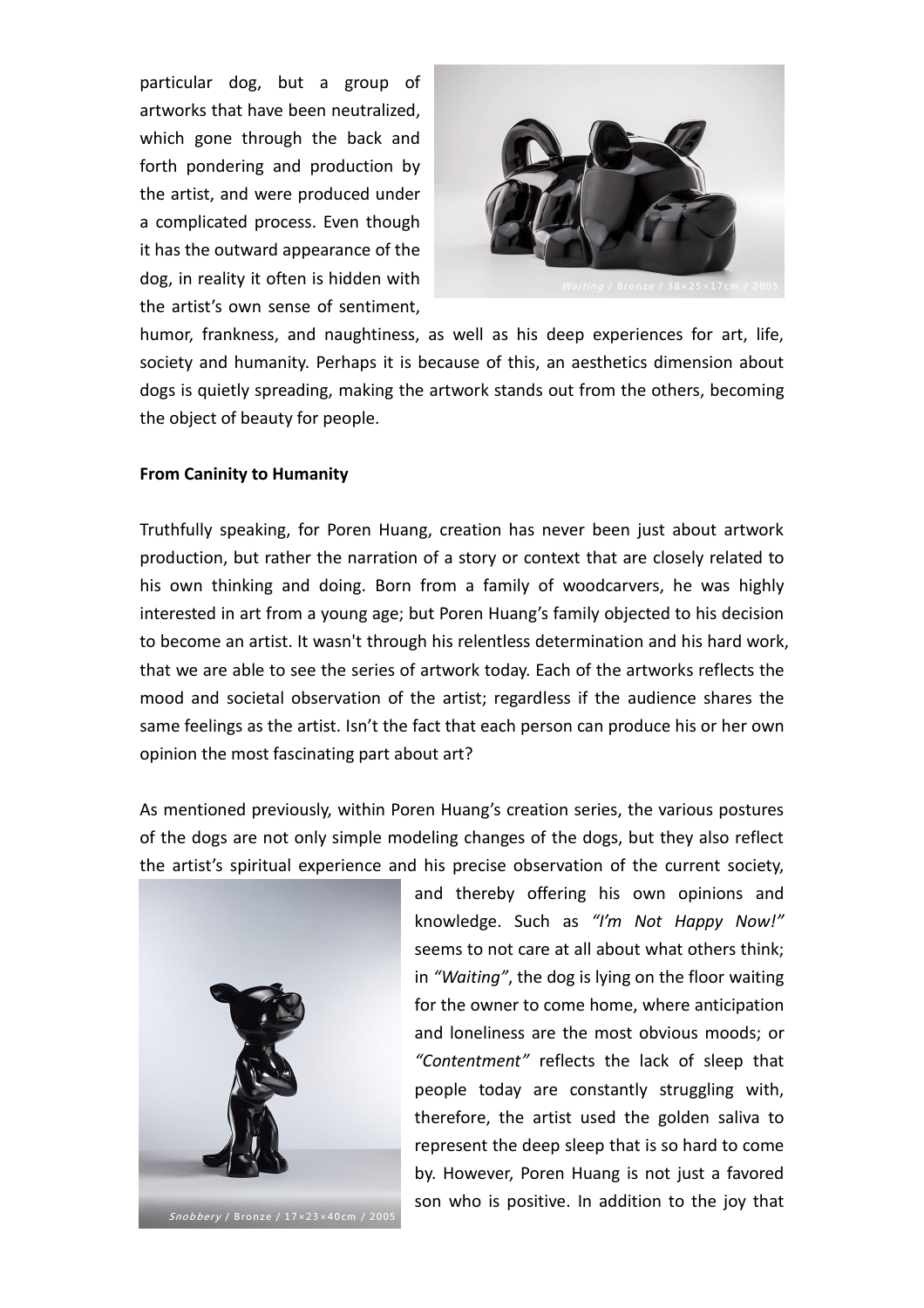the positive attitude in his work brings to the audience, it is also a reminder for himself, to have hope and to not stop moving forward. It is also because of this, that the depth of Poren Huang's work can be released from the simple shapes, becoming the aesthetic target for the audience, while at the same time, sharing the artist's positive force.

#### **Artwork as Spiritual Fable**

Whether it's the various art theories or history of the East or West, the artwork has also been viewed as the artist's earth-shattering creation and spiritual representation, and thereby has allowed it to be liberated from the public, making it a personal unique signature and marking – becoming the artist's personal creation – that there is none other than this one. Again, as previously mentioned, Poren Huang's creation is not only part of society, but also it is highly personal; in other words, it is a concept of sharing. Poren Huang's family was not supportive of his dream of being an artist; it wasn't until the artist spent many years working and studying on his own and after he created his personal vocabulary, that his creation officially started. His family's obstruction, and the uneasiness with his creations and life, even the negative energy towards societal development and human interaction, continued to surround him, making his burden continue to accumulate; by contrast, the various characteristics of the dogs seemed even more important and appropriate. To this, the artist pointed out that the primary objective of his creations is to make the audience feel the positive force and agitation, even if his current life is often not going well, but don't aesthetic experience of the art and the artist's creative expressions provide the perfect opportunity and channel for release?

Poren Huang's creations are both simple yet complicated; simple in terms of the imagery of his work, and complicated in terms of the thousands of words the artist has put into his work. Just like the many masters in the history of art, people often want to extrapolate the creative content from the artist's work. However, Poren Huang's artwork are extremely complicated, who can possibly understand what the artist is really thinking from his artwork? In other words, maybe these artworks never had just one simple meaning; the attempt to explore the essence of the artwork has always ended in someone being unsatisfied. Poren Huang's creations have always left us with a very large space for interpretation, and they convey meanings from many aspects. Whenever someone brings about a new opinion, the artist would feel overjoyed; after all, not only did he receive a new idea about his own creation, but also he now has a new realization that he can use in his next creation.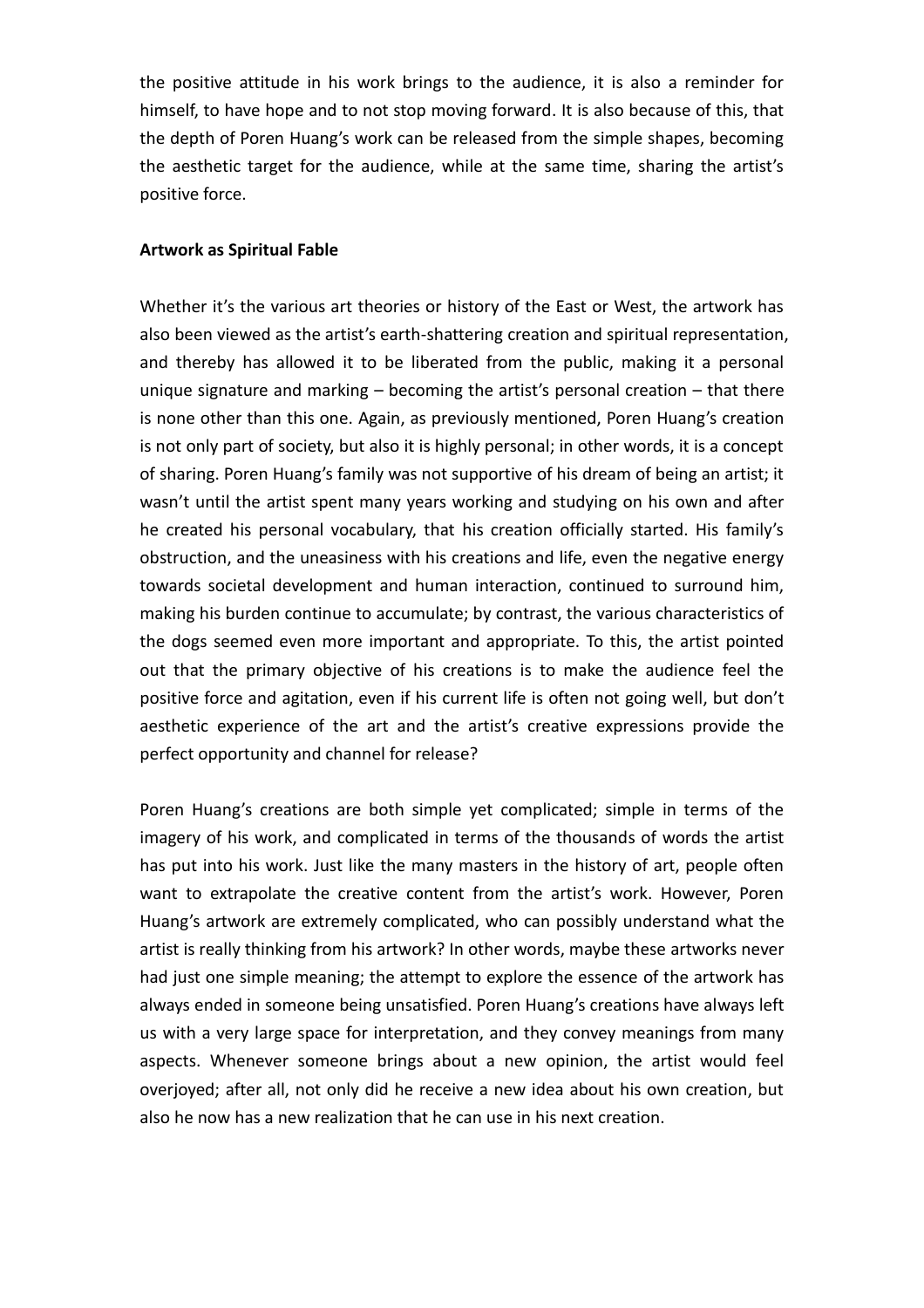## **Human and Dog Becoming Each Other**

Here, what's important may not be how appropriate using the dog is as a way to express feelings, nor is it the giving of cuteness and positive emotions, but rather it is a kind of interchangeability of humans becoming dogs, and dogs becoming humans - much like a changing werewolf. However, "becoming" is not the same as "transforming"; a human is not really going to turn into a dog, and vice versa. Rather, it is the similarity in the affects, becoming a "yes and no" paradoxical state. Here, the dogs made by Poren Huang are not simply just "shaped like a dog", but even the affects inside are also like dogs. It is also because of this, that Poren Huang not only sets up statues for the dogs' models, but rather he is also immersed in a slow moving and meticulous process. In regard to this, we see in Poren Huang's work that the dogs often appear with human-like postures. At the same time, when we are completely immersed into the work, the dog's momentum also often unconsciously shows a state of mind that is similar to that of a dog's. The paradoxical state of being like a human and also like a dog is spread wide open in front of us; in addition to opening an even broader aesthetic world, it also allows the appeal of the work and the artist to be even more full of abundance.

This becoming is always moving forward continuously, and it is intimately connected to us, to the artist, and even to the art itself. This becoming has no end; no matter how insistent it is, subtle differences continue to occur, and this has an effect on all of the related people, matters and things. Perhaps we should be happy about this participation; after all, it signifies that we are like the artist who is always encountering new things, and we exist in the same world.

# **A Kind of Dog Aesthetic!?**

Aesthetic means "perception" in Greek. However, with the rise of nation-states in Europe, this word has a different meaning depending on the different cultural contexts, such as discussing the subject of art, the discourse of what is aesthetics, and debates about beauty. Here, the author wants to use the ambiguity of this word to further discuss Poren Huang's series creation – the aesthetic perspective of dogs. Dog aesthetics does not mean the dog's aesthetic experience, and it's not about the discussion on whether or not the dog's style is pretty or ugly; but rather it's about the inspiring force one feels about the other through one's inner soul, even if the object is a piece of lifeless artwork.

Perhaps it is because of this, Poren Huang's creations opened a window, allowing our aesthetic experience to expand substantially and be more free, in order to feel the